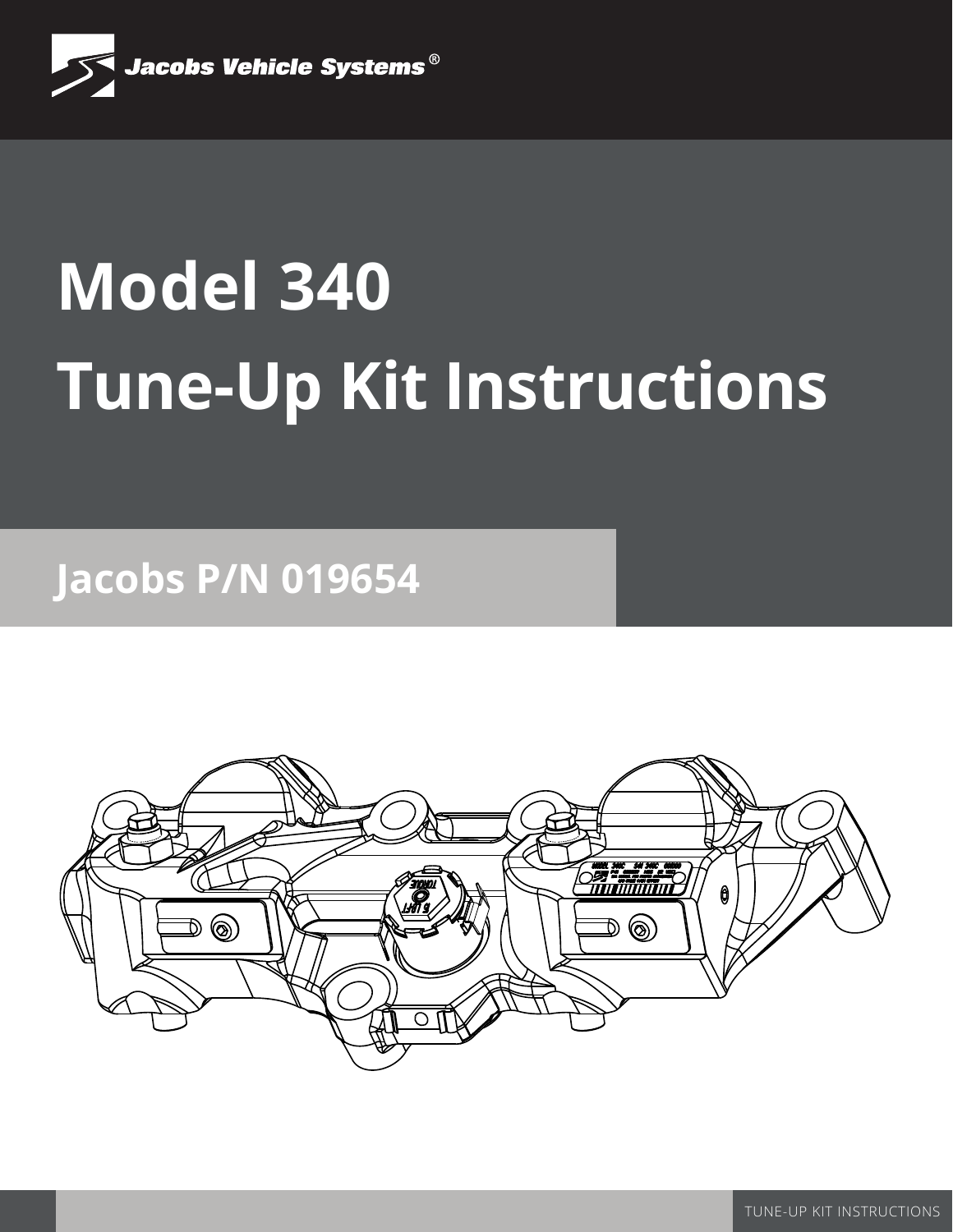# **Tune-up Kit Contents**

| Illus. No.     | Jacobs P/N | Part Name                             | <b>Quantity Per Kit</b> |
|----------------|------------|---------------------------------------|-------------------------|
| $\overline{4}$ | 020229     | <b>Upper Seal Ring</b>                | 3                       |
| 5              | 001082     | <b>Center Seal Ring</b>               | 3                       |
| 6              | 001083     | Lower Seal Ring                       | 3                       |
| 7              | 003790     | <b>Buttonhead Screw</b>               | 6                       |
| 8              | 018222     | <b>Control Valve Cover</b>            | 6                       |
| 9              | 011823     | Control Valve Inner Spring            | 6                       |
| 10             | 010843     | Control Valve Outer Spring .054" Wire | 6                       |
| 11             | 039022*    | <b>Control Valve Assembly</b>         | 6                       |
| 20             | 018214     | Master Piston Spring .035" Wire       | 6                       |
| N <sub>l</sub> | 019655     | Instructions                          |                         |
| .              |            |                                       |                         |

\*039022 replaces 011930

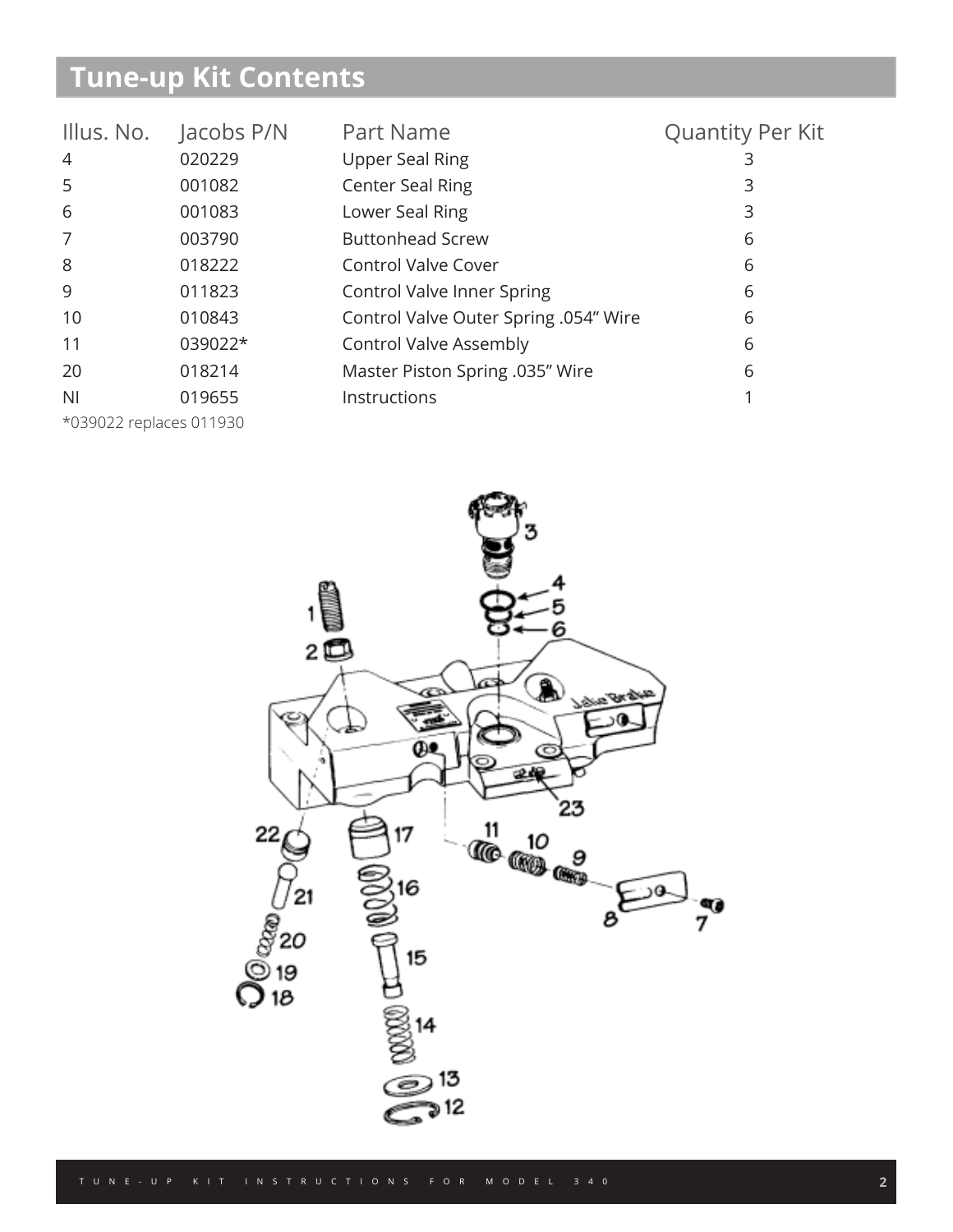#### **General Information**

For additional information on the Model 340 engine brake, refer to Jacobs Engine Brake Installation Manual, P/N 019644.

Use OSHA-approved cleaning solvent for cleaning parts. Original parts to be reused should be inspected for wear and replaced as required. Wear safety glasses where indicated.

#### **Safety Precautions**

The following symbols in this manual signal conditions potentially dangerous to the mechanic or equipment. Read this manual carefully. Know when these conditions can exist. Then take necessary steps to protect personnel as well as equipment.



WARNING THIS SYMBOL WARNS OF POSSIBLE PERSONAL INJURY.

 $\triangle$  CAUTION

 THIS SYMBOL REFERS TO POSSIBLE EQUIPMENT DAMAGE.

**NOTE:** INDICATES AN OPERATION, PROCEDURE OR INSTRUCTION THAT IS IMPORTANT FOR CORRECT SERVICE.

Fuels, electrical equipment, exhaust gases and moving engine parts present potential hazards that could result in personal injury. Take care when installing equipment or parts. Always wear safety glasses. Always use correct tools and follow proper procedures as outlined in this manual.

#### **Access Engine Brake**



NEVER REMOVE OR ADJUST ANY ENGINE BRAKE OR COMPONENT WITH THE ENGINE RUNNING.

#### **Access Engine Brake**

- 1. Thoroughly clean engine.
- 2. Remove valve cover.
- 3. Disconnect the lead wires from the solenoid valves.
- 4. Remove the mounting nuts and washers from each engine brake housing. Remove the housings.

## **Disassemble Housings**

The following describes the disassembly and inspection procedure for each component group. Note that during reassembly, the parts included in the kit are to replace the appropriate parts removed from the housing.

## **Solenoid Valve**

NOTE:

REFERENCE TECH TIP NO. 2003-01 FOR MORE INFORMATION ON THE APPLICATION OF SOLENOID SEALS.

 $\triangle$  CAUTION

DO NOT DISASSEMBLE OR TAMPER WITH THE SOLENOID VALVE. ENGINE DAMAGE COULD RESULT.

- 1. Disconnect the solenoid harness. Using 7/8" socket and extension, unscrew solenoid valve.
- 2. Remove and discard the three rubber seal rings (see Fig. 1). If the lower ring stays in the bottom of the housing solenoid bore, r̃emove with a seal pick.



**Fig. 1**

- 3. Wash out the solenoid valve with an approved cleaning solvent. Use a brush to clean the oil screen. When clean, dry the valve with compressed air.
- 4. Clean out the solenoid valve bore in the housing. Use clean paper towels. Never use rags as they may leave lint and residue which can plug the oil passageways.
- 5. Using the new solenoid seal rings, coat them with clean lube oil. Install the upper and center seal rings on the solenoid body and the lower seal ring into the bottom of the solenoid bore in the housing.
- 6. Be sure the seals are seated properly and carefully screw the solenoid into the housing without unseating the seals. Torque the valve to 60 lb.-in. (7 qdNm). Be careful not to twist the seals while installing.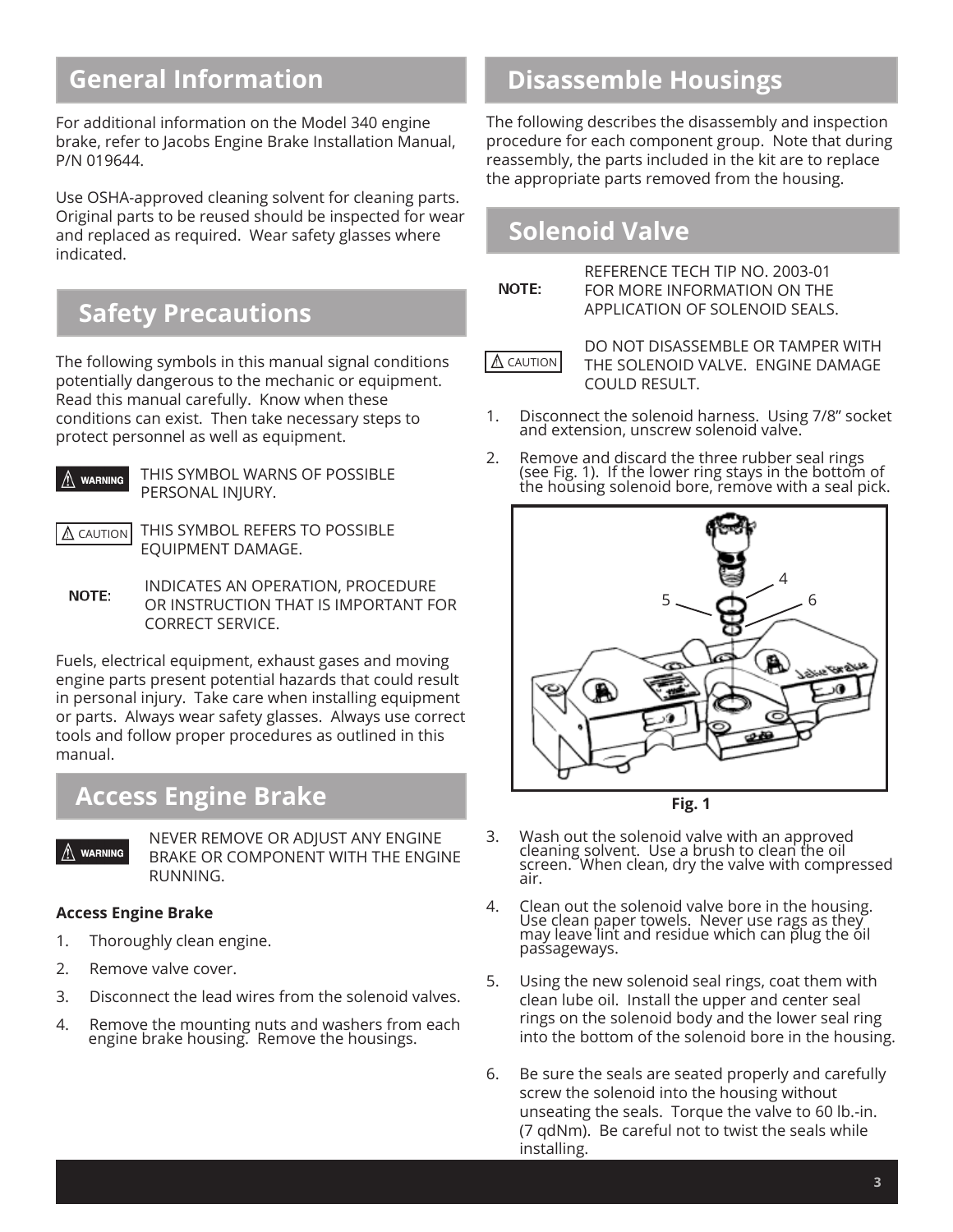#### **Control Valve**



WEAR SAFETY GLASSES. REMOVE CONTROL VALVE COVERS CAREFULLY. CONTROL VALVE COVERS ARE UNDER LOAD FROM THE CONTROL VALVE SPRINGS. REMOVE WITH CARE TO AVOID PERSONAL INJURY.

 $\triangle$  CAUTION

INSTALLING THE INCORRECT SPRINGS IN THE CONTROL VALVE BORE WILL RESULT IN LOSS OF PERFORMANCE AND POSSIBLE ENGINE DAMAGE.

- 1. Press down on the control valve cover to relieve spring pressure.
- 2. Remove the buttonhead screw using a 5/32" hex key.
- 3. Slowly remove the cover until spring force ceases, then remove the two control valve springs (see Fig. 2).





- 4. Using needle-nose pliers, remove the control valve.
- 5. Wash the control valves with approved cleaning solvent. Push a wire through the hole in the base of the valve to the distance required to insure that the ball check is free. The ball should lift with light pressure on the wire. If the ball is stuck, replace the control valve. Dry the valve with compressed air and wipe clean with a paper towel.
- 6. Thoroughly clean the control valve bore in the housing using clean paper towels. Dip the control valves in clean lube oil and replace the valve into its bore. If binding occurs, replace the control valve.

#### **Auto-Lash® Adjusting Screw**

THIS SECTION DOES NOT APPLY TO MODEL NOTE: 340D.

DO NOT DISASSEMBLE OR TAMPER WITH THE ADJUSTING SCREW. ENGINE DAMAGE COULD RESULT.  $\triangle$  CAUTION

1. Loosen the slave piston adjusting screw locknut and remove the slave piston adjusting screw (Auto-Lash) from housing (See Fig. 3).



**Fig. 3**

- 2. Inspect the adjusting screw. The plunger should protrude from the bottom of the screw. Approximately 12 lb.-ft. (53 Nm) force is required to move the plunger. Be sure the retaining pin is fully seated in its hole.
- 3. Clean in an approved cleaning solvent or replace the entire screw as necessary. The screw assembly is not to be serviced in the field.

#### **Master Piston**

 $\triangle$  CAUTION

INSTALLING THE INCORRECT SPRINGS IN THE MASTER PISTON BORE WILL RESULT IN LOSS OF PERFORMANCE AND POSSIBLE ENGINE DAMAGE.

- 1. Remove the master piston retainer using small retaining ring pliers. Slowly lift the ring out, holding the ring and retaining washer with the other hand. Remove the master piston spring.
- 2. Remove the master piston and pushrod from its bore. Use needle-nose pliers, if necessary, to pull the piston out. If binding occurs, check for burrs or contaminants in lube oil.
- 3. Clean in approved solvent. Inspect the pushrod/ piston interface. Pitted, chipped, cracked or galled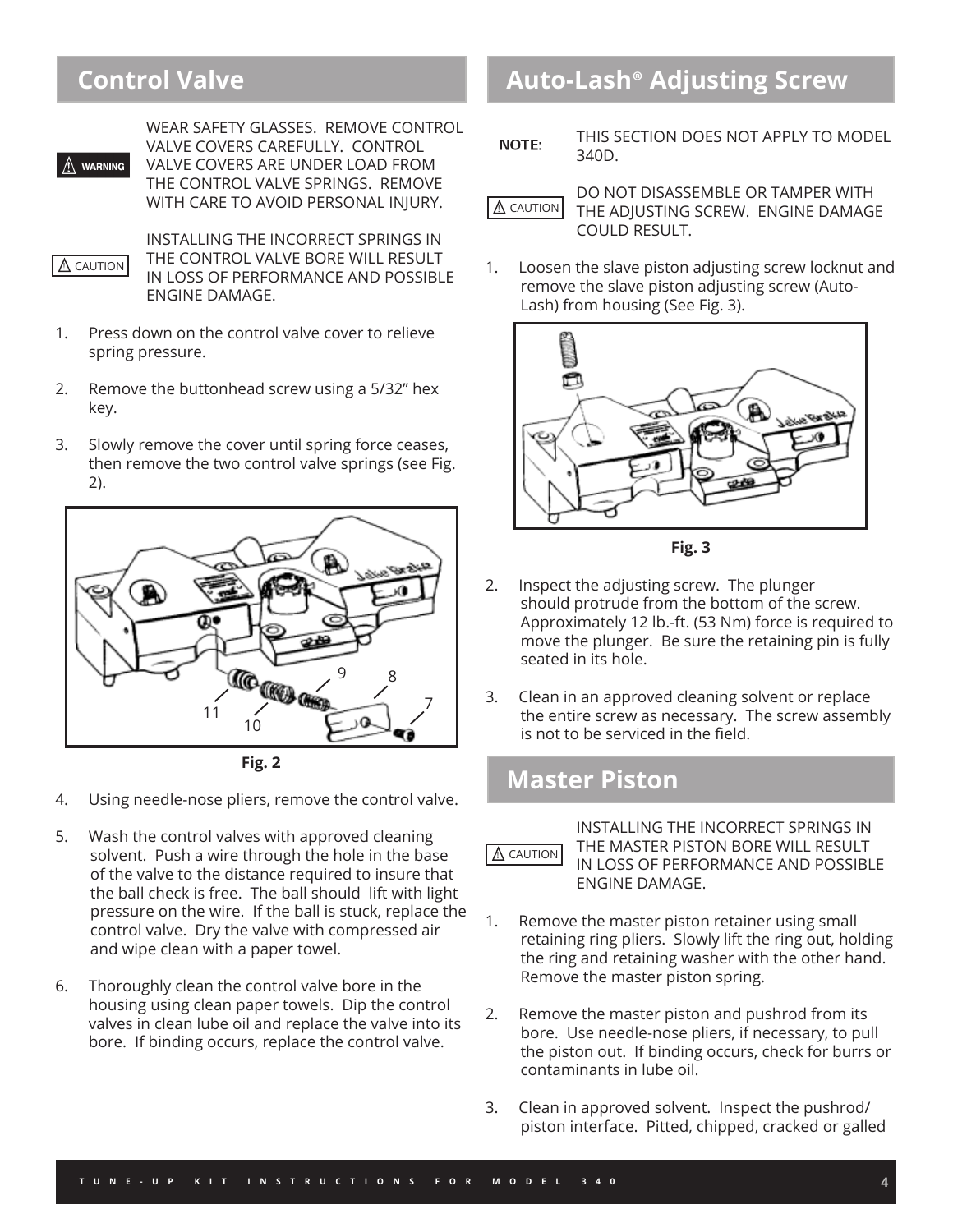components should be replaced.

- 4. Reassemble in reverse order.
- BE SURE COMPONENTS ARE REASSEMBLED IN **NOTE:** PROPER ORDER (SEE FIG. 4).



#### **Slave Piston**

 $\bigwedge$  warning

WEAR SAFETY GLASSES. REMOVE SLAVE PISTON CAREFULLY. THE SLAVE PISTON IS RETAINED BY SPRINGS THAT ARE UNDER HEAVY COMPRESSION. IF THESE INSTRUCTIONS ARE NOT FOLLOWED AND PROPER TOOLS ARE NOT USED, THE SPRING COULD BE DISCHARGED WITH ENOUGH FORCE TO CAUSE PERSONAL INJURY.

- 1. Remove the locknut from the slave piston adjusting screw (Auto-Lash). Back out the adjusting screw until the slave piston is fully retracted (screw is loose).
- 2. Place the hole in the Jacobs slave piston tool (P/N 018238) over the slave piston adjusting screw (See Fig. 5).



**Fig. 5**

against the retaining ring.

- 4. Remove the retaining ring with retaining ring pliers. Back out the holder until the springs are loose. Remove the tool.
- 5. Remove all components, ensuring there is no binding or burrs. Clean in an approved cleaning solvent or replace as necessary. Check to see if the retaining ring in the foot is intact. Inspect the piston/pushrod interface. Pitted, cracked or galled components should be replaced.

BE SURE COMPONENTS ARE REASSEMBLED IN **NOTE:** PROPER ORDER (SEE FIG. 6).

- 6. Use the slave piston tool to reinstall piston and springs. Be sure retaining ring is placed on the retainer before screwing the clamp-holder down over the slave piston.
- 7. Compress the slave piston springs down until the retainer is about 0.040" (1 mm) below the retaining ring groove. Reinstall the retaining ring. Be sure the retaining ring is fully seated in the groove.
- 8. Remove the slave piston tool slowly to insure proper seating of retaining ring.
- 9. Assemble adjusting screw (Auto-Lash**®**) and nut. Do not tighten at this time.



**Fig. 6**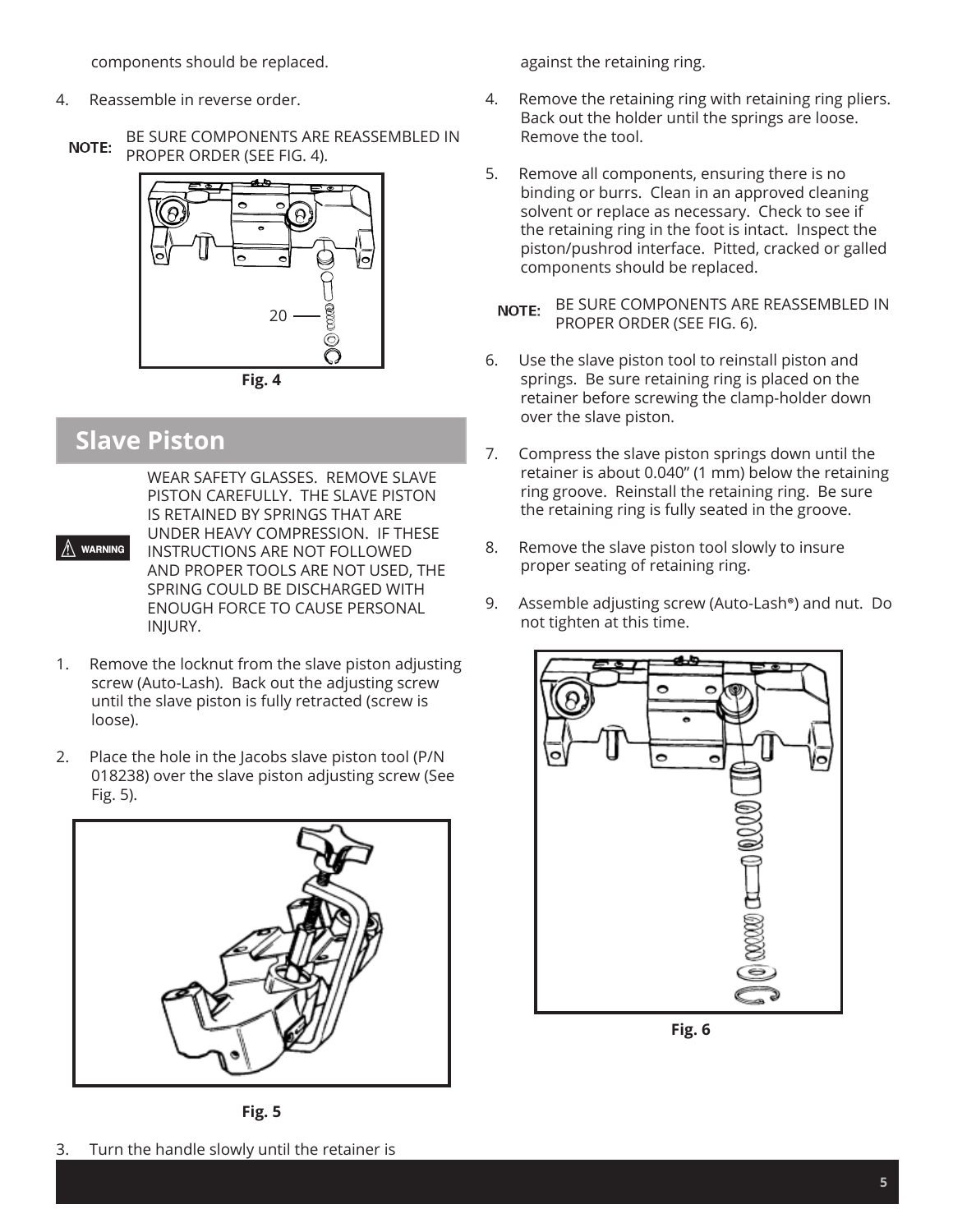#### **Brake Housing Installation**

- 1. Place brake housing over the two studs. The brake housing will rest on the support tubes and rocker shaft.
- BE SURE MASTER PISTON PUSH ROD IS SEAT-NOTE: ED IN THE POCKET OF THE INJECTOR ROCKER ARM (SEE FIG. 7).



**Fig. 7**

- 2. Install capscrews and washers (4 each per housing) through brake housing and rocker shaft assembly into the cylinder head.
- 3. Place nut and washer on the two studs. Hand tighten.
- 4. Torque the four capscrews and the two stud nuts in two stages as follows (see Fig. 8):
	- a. Starting with center capscrews and stud nuts and then progressing to outside capscrews, torque to 40 lb.-ft. (54 Nm).
	- b. Repeat, torquing capscrews and stud nuts to 80 lb.-ft. (109 Nm).



**Fig. 8**

## **Valve and Injector Adjustments**

Intake and exhaust valves and injectors must be adjusted according to Caterpillar specifications. Use the following sequence:

- 1. With No. 1 Piston at TDC of compression stroke, set inlet valves on cylinders 1, 2 and 4. Set exhaust valves on cylinders 1, 3 and 5. Set unit injectors on cylinders 3, 5 and 6.
- 2. Turn crankshaft 360**°** in the direction of engine rotation (No. 6 Piston at TDC). Set inlet valves on cylinder 3, 5 and 6. Set exhaust valves on cylinders 2, 4 and 6. Set unit injectors on cylinders 1, 2 and 4.

| <b>Engine</b><br><b>Position</b> | <b>Set Inlet</b><br><b>Valves</b> | <b>Set</b><br><b>Exhaust</b><br><b>Valves</b> | <b>Set Unit</b><br><b>Injectors</b> | <b>Set</b><br><b>Slave</b><br>Lash |
|----------------------------------|-----------------------------------|-----------------------------------------------|-------------------------------------|------------------------------------|
| Cylinder 1                       | 1, 2, 4                           | 1, 3, 5                                       | 3, 5, 6                             | 1, 3, 5                            |
| Cylinder 6                       | 3, 5, 6                           | 2, 4, 6                                       | 1, 2, 4                             | 2, 4, 6                            |

#### **Slave Piston Clearance Adjustment**

#### SEE SERVICE LETTER E477 FOR FURTHER NOTE: INFORMATION ON AUTO-LASH SETTING.

After the intake/exhaust valves and injectors are adjusted, set the slave piston clearance. Exhaust valves on the cylinder to be adjusted must be in the closed position.

1. Place the appropriate feeler gage (see Table 1 on page 8) between the slave piston foot and the exhaust rocker arm (see Fig. 9). Turn the slave piston adjusting screw (Auto-Lash**®**) in clockwise until a slight drag is felt on the feeler gage.



DO NOT PLACE FEELER GAGE BETWEEN ROCKER ARM ADJUSTING SCREW AND VALVE BRIDGE. THIS WILL RESULT IN IMPROPER ADJUSTMENT AND POSSIBLE ENGINE DAMAGE.

- 2. Hold the adjusting screw and torque the locknut to 25 lb.-ft. (34 Nm).
- 3. Rotate the engine crankshaft to complete adjustment of all slave pistons.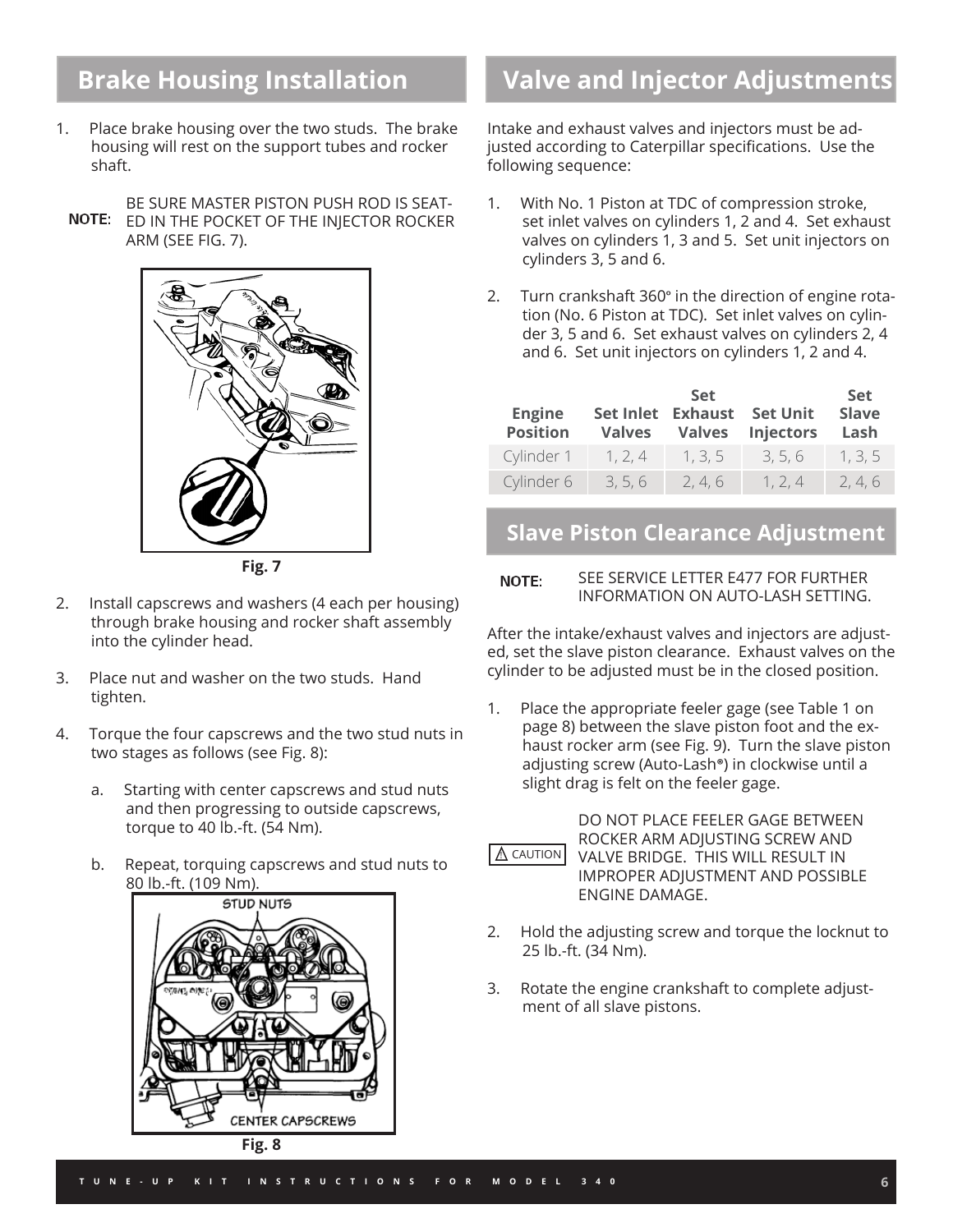

**Fig. 9**

#### **Final Procedures**

1. Connect the lead wires supplied in the undercover harness to the solenoid valves.

THE POSITIVE AND NEGATIVE LEADS MAY BE **NOTE:** CONNECTED IN ANY ORDER.

- 2. Start engine and allow to run 5 to 10 minutes.
- 3. With the engine at low idle, manually depress the solenoid armature several times in succession until the master pistons move out of the housing and the engine brake begins to operate. Normal oil evacuating from the control valve covers should be free of air bubbles before replacing the valve covers. This permits oil to fill brake housing passages and readies the brake for operation.
- 4. Position valve covers on spacer and install capscrews. Torque to 13 lb.-ft. (18 Nm).
- 5. Inspect the installation for oil leakage or component interference. If either is found, the problem must be corrected at this time.

#### **Chassis Wiring**

Consult vehicle manufacturer's wiring diagrams to locate engine brake switch location and wire coding.

MODEL TRUCKS AFTER 1994 SHOULD HAVE ENGINE BRAKE CONTROL WIRING NOTE: LOCATED BEHIND THE DASH. LOCATE THE APPROPRIATE WIRES AND CONNECT TO CORRECT VEHICLE MANUFACTURER'S SWITCH. SWITCH MAY NEED TO BE PROCURED FROM VEHICLE MANUFACTURER.

Jacobs does not provide controls for models after 1994 products as these controls are integrated into the engine chassis.